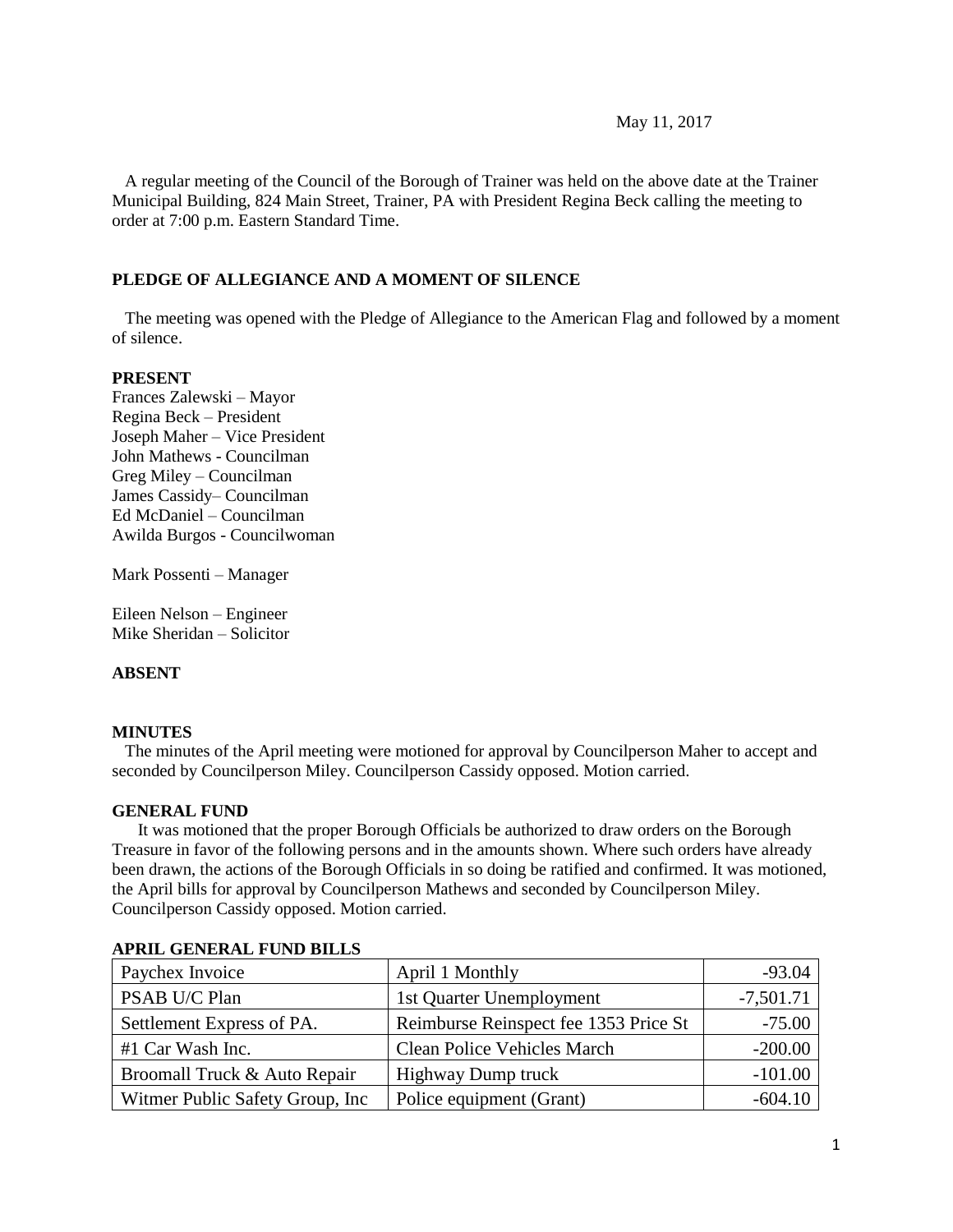| Mathew Bender & Co, Inc               | Vehicle Law/Crime Code Update 2017 | $-93.16$     |
|---------------------------------------|------------------------------------|--------------|
| Premier Window Tinting                | Police vehicle (Grant)             | $-995.00$    |
| Sunoco - SunTrak                      | Police vehicle Fuel                | $-1,646.38$  |
| Marcus Hook/Trainer Fire Dept         | 2017 1st Quarter Appropriation     | $-9,250.00$  |
| <b>DCED</b>                           | 2017 1st 1/4 Reporting             | $-80.00$     |
| Chester Water - Hydrants              | <b>Hydrants</b>                    | $-2,390.20$  |
| Verizon Wireless                      | Police equipment                   | $-32.25$     |
| PECO - Park                           | HJ Park                            | $-6.00$      |
| Peco-Penna. Ave                       | Penna. Ave.                        | $-43.62$     |
| PECO - Municipal Bldg.                | <b>Municipal Bldg</b>              | $-697.76$    |
| T Frank McCall's Inc                  | <b>Bldg</b> supplies               | $-113.74$    |
| <b>Staples Advantage</b>              | Office supplies                    | $-230.62$    |
| <b>Burke Landscape Supply</b>         | Bldg mulch                         | $-116.00$    |
| <b>Comcast Business</b>               | Cable services                     | $-364.15$    |
| Talley's Garage & Towing              | Police Vehicles                    | $-865.00$    |
| De Co Community College               | Act 180 Training                   | $-90.00$     |
| Witmer Public Safety Group            | Police equipment (Grant)           | $-782.20$    |
| <b>Stantec Consulting</b>             | <b>Professional Services</b>       | $-5,820.00$  |
| Durham & James, P.C.                  | <b>Trainer Zoning Hearing</b>      | $-261.00$    |
| George Ely Associates                 | Basketball equipment               | $-554.00$    |
| <b>Aston Sunoco</b>                   | Police vehicles                    | $-641.51$    |
| <b>Chester-Ridley-Crum Watersheds</b> | CRC Membership 2017                | $-50.00$     |
| <b>United States Postal Service</b>   | Large letter mailed                | $-1.61$      |
| Paychex Invoice                       | April 14 Biweekly                  | $-199.43$    |
| Paychex Invoice                       | April 14 Detail                    | $-159.86$    |
| Home Depot                            | Penna. Ave. keys for Realtor       | $-5.91$      |
| <b>United States Postal Service</b>   | Roll stamps Code Office            | $-49.00$     |
| Possenti Consulting, LLC              | Services January thru March        | 4,725.00     |
| <b>Burke Landscape Supply</b>         | Mulch, Tractor parts               | $-519.70$    |
| TD Card Services                      | Qbooks, web, Police education      | $-1,016.64$  |
| <b>Comcast Cable</b>                  | Cable Service                      | $-287.50$    |
| Broomall Truck & Auto Repair          | Highway Dump truck                 | $-305.00$    |
| <b>Chester Water - HJP</b>            | HJ Park                            | $-36.72$     |
| Chester Water - Hwy garage            | <b>Highway Garage</b>              | $-50.13$     |
| <b>Chester Water</b>                  | Penna. Ave.                        | $-36.30$     |
| <b>B&amp;L</b> Disposal               | Trash service                      | $-6,077.00$  |
| J. Michael Sheridan, Esq.             | Professional Services Jan and Feb  | $-2,970.00$  |
| <b>DCIU</b>                           | <b>Health Benefits</b>             | $-23,643.94$ |
| Spirit Media Group, Inc.              | <b>Public Notices</b>              | $-484.70$    |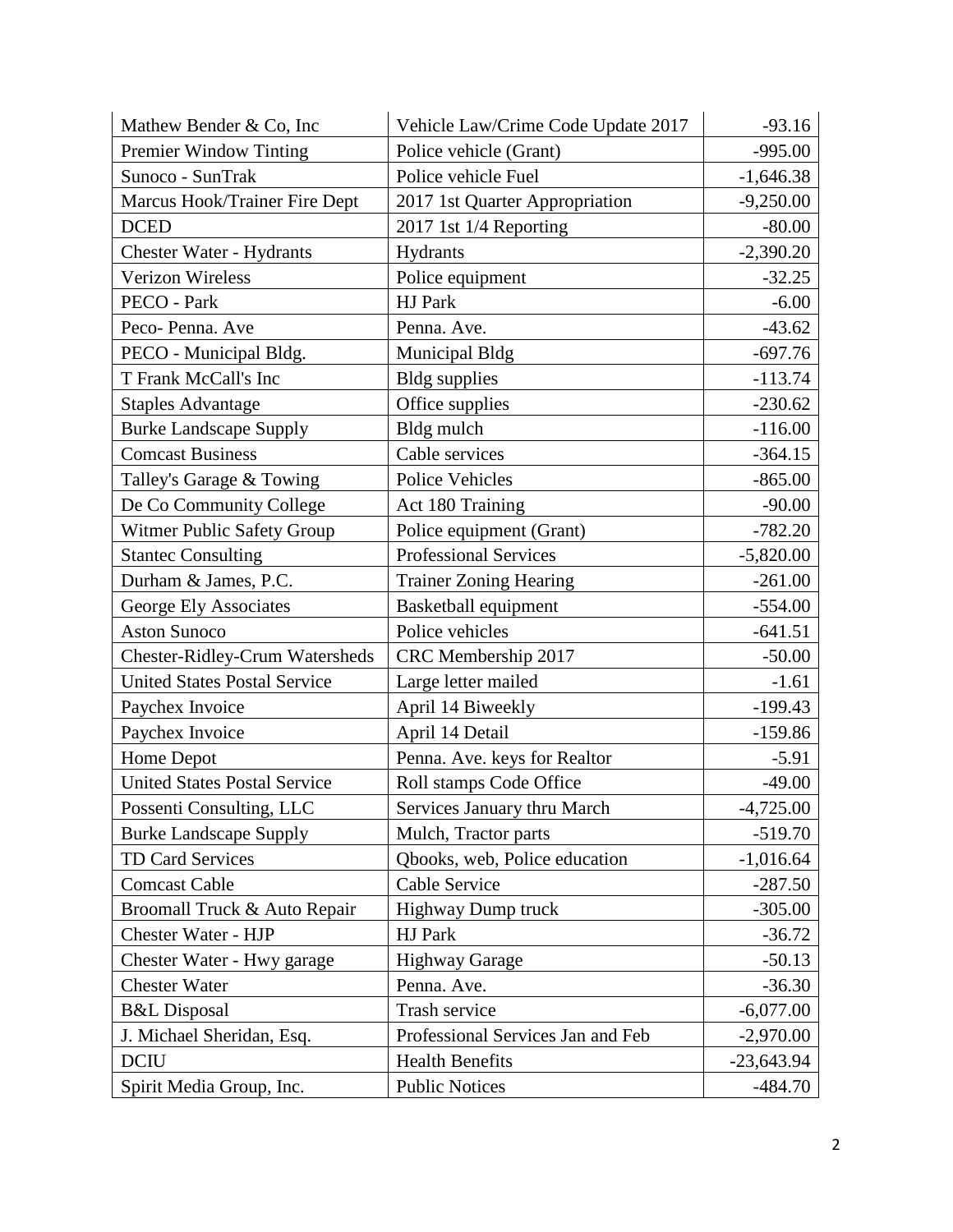| Arthur J. Gallagher                 | Secretary Bond increase          | $-159.00$   |
|-------------------------------------|----------------------------------|-------------|
| United Concordia Life & Health      | <b>Dental Coverage</b>           | $-1,495.77$ |
| <b>Integral Systems Corp</b>        | Computer backup                  | $-50.00$    |
| Nextel                              | Cell phones                      | $-141.49$   |
| <b>Marcus Hook Borough</b>          | Fire Truck April                 | $-218.23$   |
| <b>Marcus Hook Borough</b>          | <b>Fire Station April</b>        | $-1,174.15$ |
| Barbacane, Thornton & Co            | Professional service             | $-2,600.00$ |
| Charles Higgins & Sons              | Street Light maintenance         | $-111.84$   |
| Pa One Call System, Inc.            | Monthly fax service              | $-12.70$    |
| <b>PECO</b> Street Lighting         | <b>Street Lighting</b>           | $-1,925.69$ |
| De Co Solid Waste Authority         | <b>Tipping Fees</b>              | $-2,639.34$ |
| Witmer Public Safety Group          | Police equipment (Grant)         | $-890.70$   |
| PECO-Underpass Lighting             | <b>Underpass Lighting</b>        | $-28.95$    |
| <b>United States Postal Service</b> | Roll stamps, large letter mailed | $-50.40$    |
| Ostan, Richard A.                   | Reimburse medical expense        | $-326.23$   |
| Paychex Invoice                     | April 28 Biweekly                | $-123.07$   |
| Paychex Invoice                     | April 28 Detail                  | $-99.86$    |

# **PAYROLL ACCOUNT**

 It was motioned by Councilperson Maher and seconded by Councilperson McDaniel that Payroll for the month of April is paid. No opposition. Motion carried.

# **APRIL PAYROLL FOR ALL EMPLOYEES**

 Total payroll for the month of April \$83,061.23 Payroll includes reimbursable Police Detail

# **LIQUID FUEL BILLS**

Liquid Fuel Bills for the month of April meeting were motioned for approval by Councilperson Mathews and seconded by Councilperson Cassidy. No opposition. Motion carried.

#### **APRILLIQUID FUEL BILLS**

| Eastern Salt Company     | Road Salt               | $-698.10$ |
|--------------------------|-------------------------|-----------|
| Mauger & Co.             | Highway vehicle Fuel    | -408.21   |
| <b>PECO</b>              | <b>Traffic Lighting</b> | $-262.40$ |
| <b>Pyramid Materials</b> | Cold Patch              | $-226.80$ |

### **COMMUNITY CENTER BILLS**

 Community Center Bills for April meeting were motioned for approval by Councilperson Mathews to accept and seconded by Councilperson Maher. No opposition. Motion carried.

#### **APRIL COMMUNITY CENTER BILLS**

| PECO electric | $460.00 \cdot$ Utilities          | $-88.43$  |
|---------------|-----------------------------------|-----------|
| PECO gas      | <b>Trainer Borough Recreation</b> | $-702.16$ |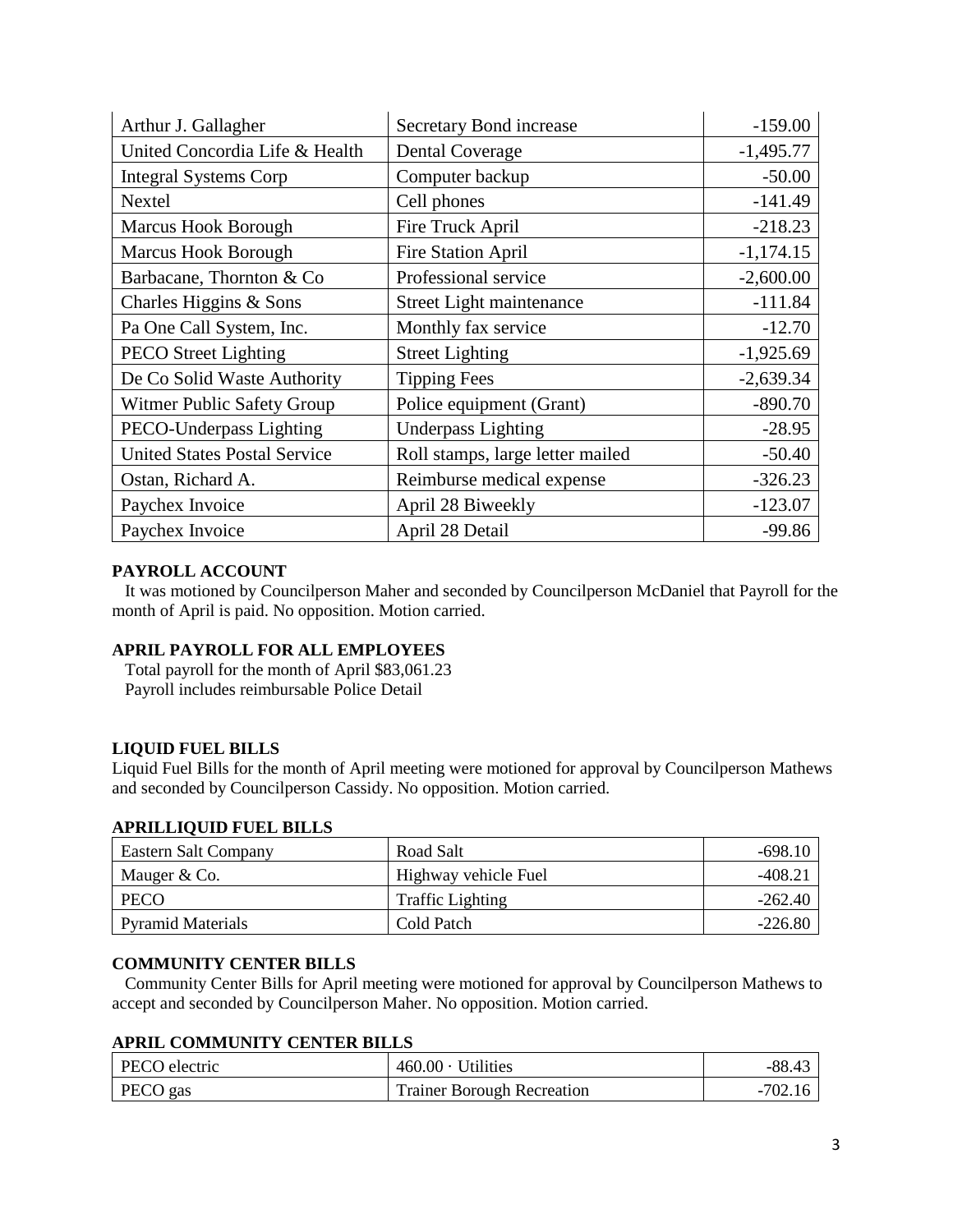# **PERMITS & LICENSE**

The Permits of the April meeting were motioned for approval by Councilperson Cassidy and seconded by Councilperson Mathews. No opposition. Motion carried.

# **PERMITS & LICENSE – APRIL**

| 9 Building permits            | \$802.00   |
|-------------------------------|------------|
| 1 Contractor license          | \$100.00   |
| 11 C/O Applications           | \$975.00   |
| 0 Plumbing permits            | \$0        |
| 0 Electrical permits          | \$0        |
| 1 Zoning                      | \$100.00   |
| 1 Other Permits/License       | \$1,100.00 |
| Amount turned over to Borough | \$3,077.00 |

# **CHESTER WATER AUTHORITY**

0 - Street Openings Amount turned over to Borough \$0

# **PECO**

0 – Street Openings

Amount turned over to Borough \$0

# **DELCORA**

0 – Permits Amount turned over to Borough \$0

# **CORRESPONDENCE**

 It was motioned by Councilperson Maher and seconded by Councilperson Mathews that the correspondence for April be accepted and any necessary action taken. No opposition. Motion carried.

# **APRIL CORRESPONDENCE**

- Received from Keystone an electronic deposits in the amount of \$15,685.97 April EIT distribution.
- Received from Keystone an electronic deposits in the amount of \$179.00 April LST distribution.
- Received from Delaware County Monthly Deed Reconciliation for April and a check in the amount of \$986.86.
- Received from Delaware County Tax Claim Monthly for March and a check in the amount of \$7,949.04.
- Received from Delaware County April Monthly Transfer Report.
- Received from DEP a copy of a letter dated April 7, 2017 sent to Remediation Management in regards to Approval of Cleanup Plan.
- Received from DEP a copy of a letter dated April 26, 2017 sent to Monroe in regards to Storage Tank Program.
- Received from DEP a letter dated May 3, 2017 in regards to NPDES.
- Received from Office of Housing and Development a letter dated April 24, 2017 in regards to CDBG Urban County Qualification FY 2018-2020.
- Received from Eddystone Rail a letter dated April 24, 2017 in regards to Spill Prevention.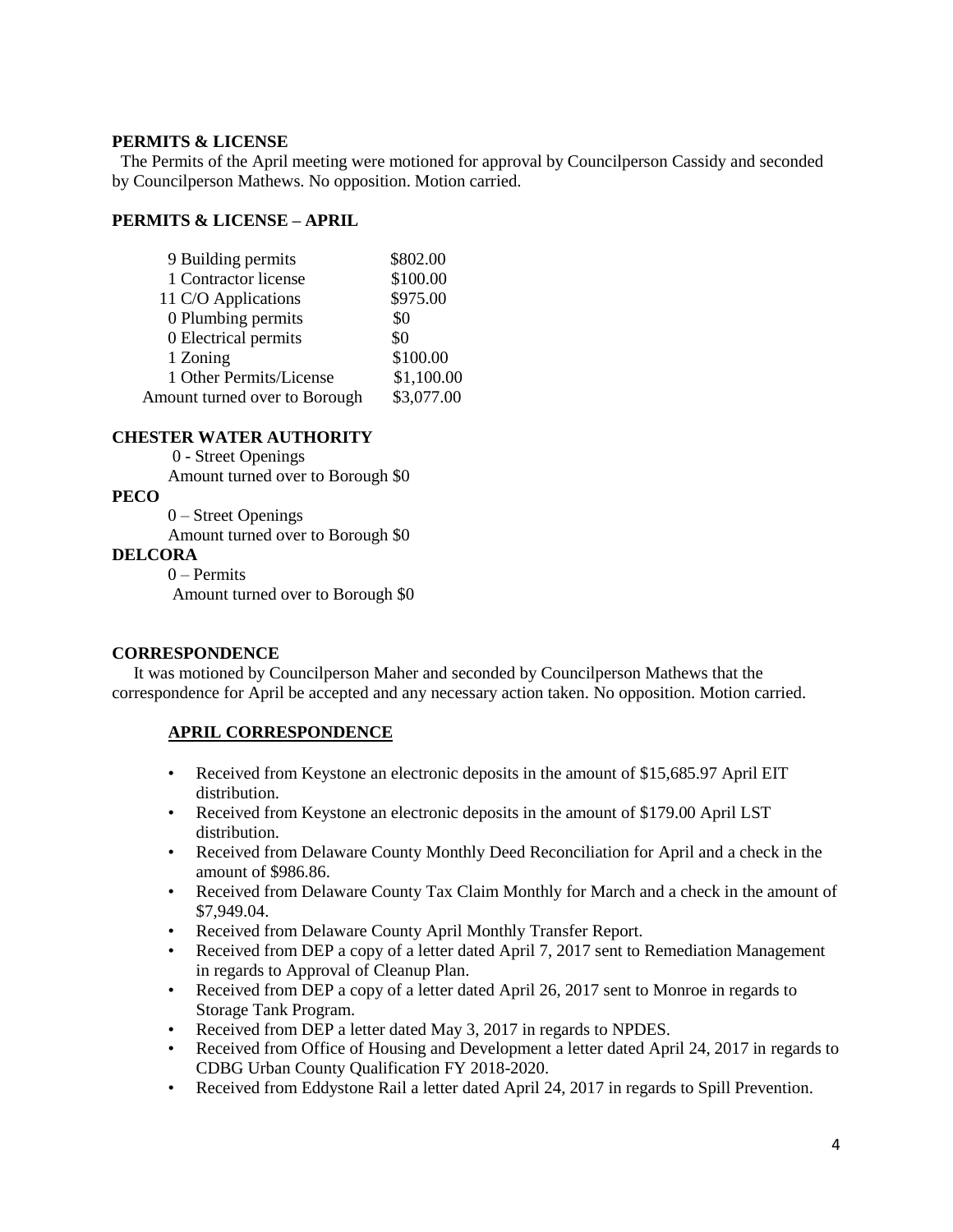#### **QUESTIONS AND COMMENTS FROM AUDIENCE ON CORRESPONDENCE** None

# **ANY MATTERS THAT NEED COUNCILMANIC ACTION**

All of Council was in agreement to accept letter of intent in regards to Veteran's Drive Memorial from Kevin Cassidy

# **COMMITTEE REPORTS**

# **MAYOR**

Mayor Zalewski reported:

- There a lot of cars on the street from Sun, police are handling traffic.
- A lot of kids on the streets so be careful.
- Again any questions please ask. Delcora has been brought up many times.
- Read a letter from District Attorney stating an investigation into the sewer monies came back unfounded.

 **\*POLICE CHIEF –** Chief Priscopo: No report.

# **MANAGER**

Mark Possenti:

- Meeting about FOP negotiations.
- Grant application for trees in the park has been submitted on time.

# **FINANCE**

Councilman Maher:

- On schedule with finances
- In regards to a literature going around, there was never such a thing as a sewer grant, the allegations of misappropriation of funds from a sewer grant are false.

# **MUNICIPAL BUILDING/RECREATION**

Councilman Mathews:

• Memorial Day service will be held here at 12 noon on Monday May  $29<sup>th</sup>$  with the American Legion.

# **FIRE/PARKS/ENVIRONMENT**

Councilman Cassidy: Welcome to Trainer's May public Council meeting.

The cosmetic work on the bus shelter at Ridge and Veteran's Drive has finally been completed and is getting used on a regular basis.

Some of the tree work in Johnson's park has been completed. There is a lot more work that needs to be done. No trees have been planted yet but will be in the future. Our guys are also keeping up with whatever they can reach without a bucket truck.

Special thanks to the maintenance and Highway departments for their work with the lining of the courts. Great job and a major cost saving to the residents.

Dog walkers are coming from all over, even out of state to run their pets in Johnson's Park. This is creating a problem as some do not clean up afterwards and let them run loose. Some of our local residents come with their children to practice ball, play tag or touch football or to just run around, and are having to put up with the mess some of these pets are leaving behind. At the Taco Fest recently, someone even let their dog run loose in the area knowing that there was a function going on. No consideration.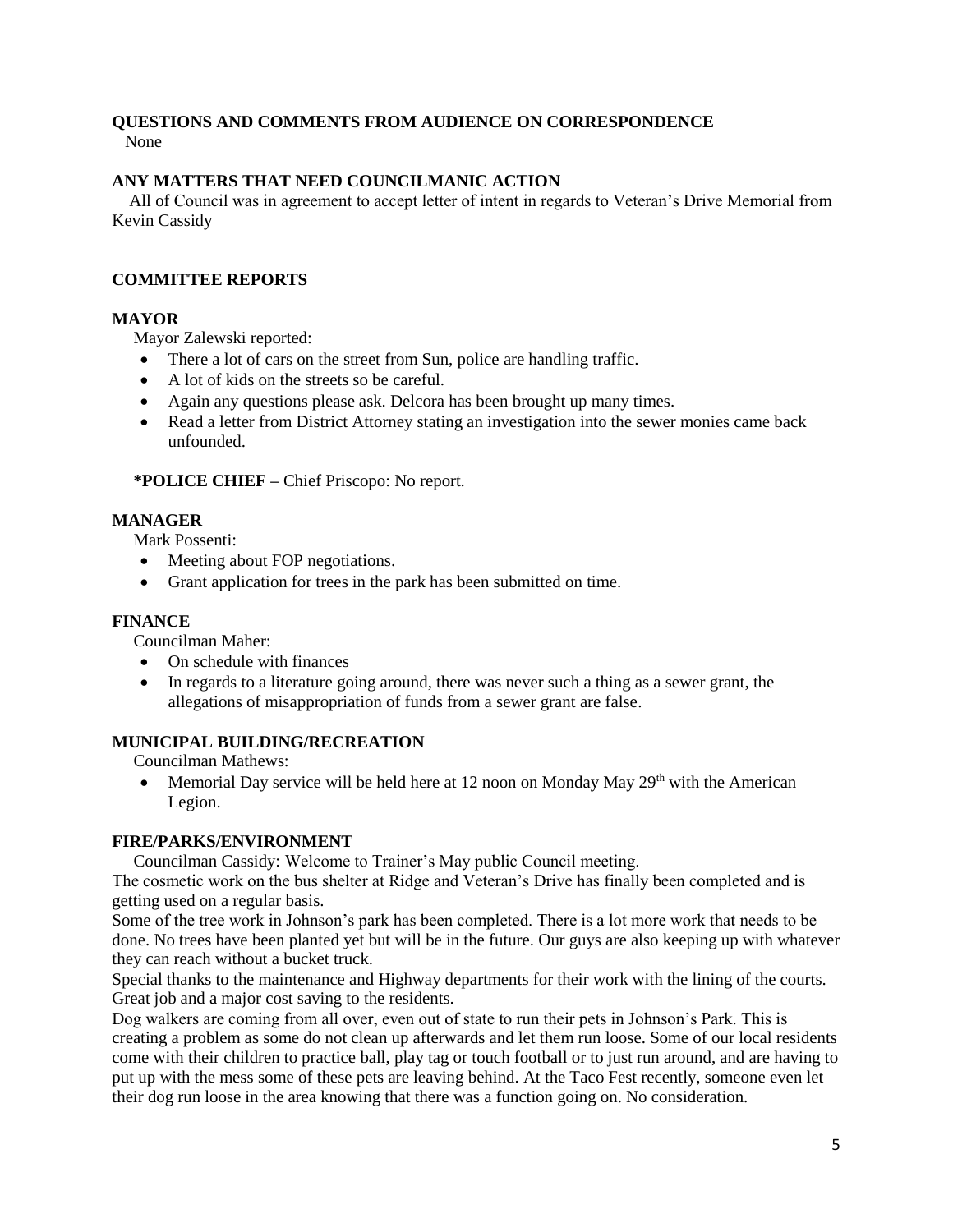Playgrounds are getting a lot of use. I have seen Moms with their little ones using them. So far so good with the basketball courts and thanks to Jennifer Frazier and her family for keeping her promise of keeping an eye on them and has cleaned up on several occasions. Some of our local businesses in the Chichester area are still looking to hire part and full time employees. These jobs may not last long with school getting out for the summer.

As you have seen or heard, there have been some fires in the area that have caused some considerable damage, thankfully no major injuries have been reported. The response time for the fire departments is getting longer and will result in more damage and I would hope no injuries. They need our help in trying to get volunteers. As I said in the past, this is one of the most rewarding jobs knowing that you were part of saving someone's property or even a life. Just imagine if this was your property or a loved one. In addition to that, if you are a first responder, there is now a tax saving incentive for Trainer Borough residents. Many local establishments also give discounts to First responders. Please take this seriously. The problem is not just with Marcus Hook/Trainer Fire Department but all over, so do not count on a neighboring community department to come. They are having the same issues. Besides, the response time gets greater if a neighboring company has to come in.

The monthly fire report for April as follows: Total Alarms 23, Time in Service 12 hrs. 6Min, Total man hours 46hrs, Pump operated 1Hr 30Min, 0 property loss, 0 injuries/fatalities, 11 structure fires, 4 nonstructure fires, 0 accidents, 4 hazardous conditions

# **PUBLIC SAFETY/BOH**

 President Beck read April Code Enforcement report as follows: issued 9 building permits, 1 Contractor licenses, 59 C/O's, 0 zoning permits and numerous 57 grass violation notices sent out. Occupancy and property maintenance violations.

# **COMMUNITY OUTREACH/NEWSLETTERS**

Councilwoman Burgos:

- Needs 50 Senior's to participate in the Phil Abundance program to receive food.
- Thursday May18 will be Teen Night to educate on various sex and drug issues that will be real and raw.
- Spoke with Chester Water, the double bills we received was due to a glitch in their system and bills are to be sent to the Phila. address.

# **COMMUNITY REDEVELOPMENT**

Councilman Ed McDaniel:

Met with a realtor to further discuss getting vacant lots advertised for potential business.

# **HIGHWAY/STREET LIGHTS**

Councilman Miley:

- $\bullet$  No response from Kirkland in regards to the storm drains that need repaired on  $9<sup>th</sup>$  St.
- Highway Dept. is doing a good job in the Borough

# **CODE ENFORCEMENT OFFICER**

Nothing to report.

# **TAX COLLECTOR**

Mark Possenti read the monthly report for April as follows: Total uncollected as of 4/30 is \$214,746.26. Total collected as of 4/30 is \$82,738.10. Total outstanding bills are 227.

Tax bill are being collected at the face value until May 31.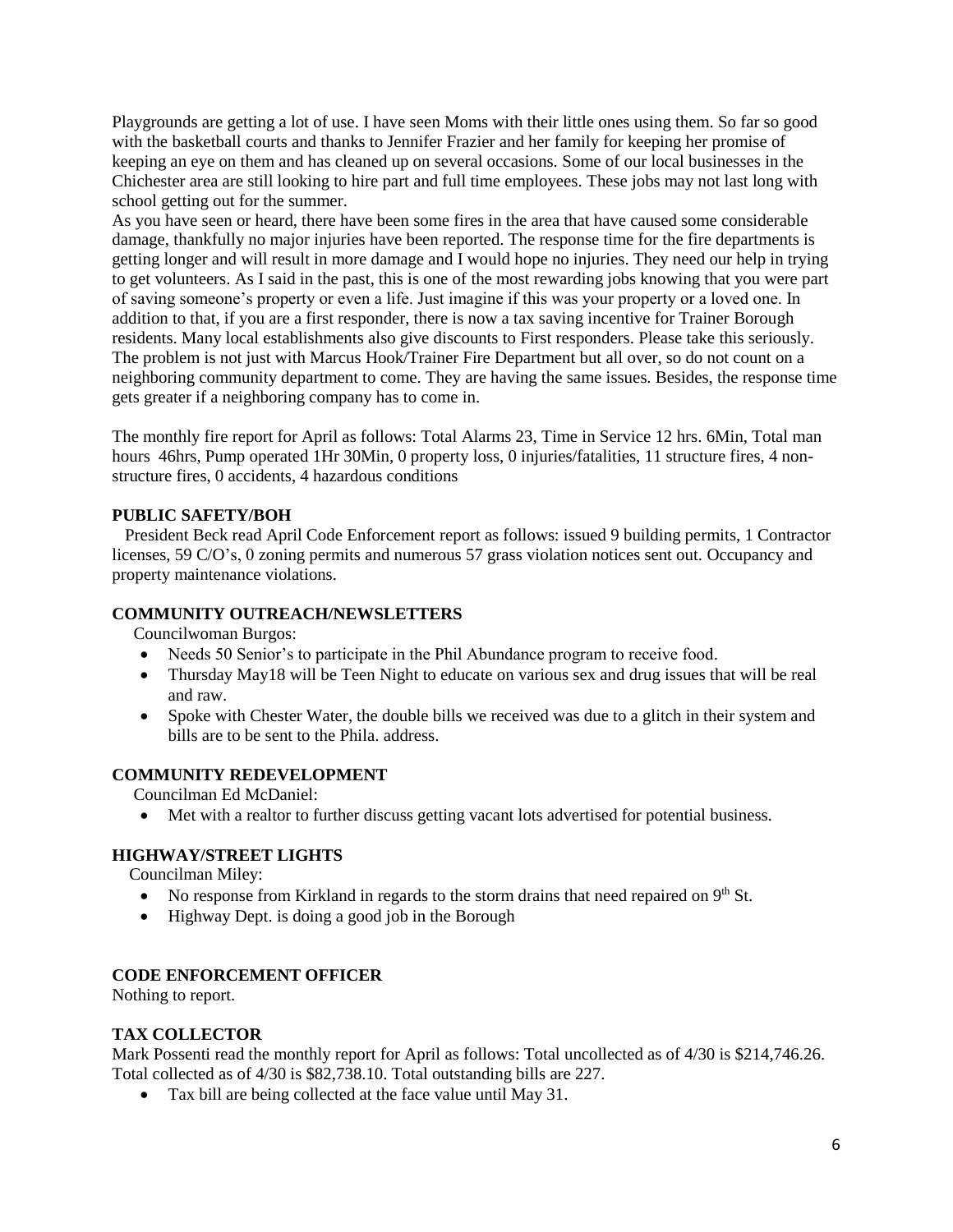# **SCHOOL BOARD DIRECTOR**

Mary Magaw: Graduation is June  $12<sup>th</sup>$  and the last day of school is June  $15<sup>th</sup>$ .

# **MONROE ENERGY**

Adam Gattuso was absent.

### **ENGINEER**

Eileen Nelson stated we need to advertise bids for Nealy Blvd. and will be opened at the May 31<sup>st</sup> Caucus meeting.

# **Engineer's Report**

Attached

# **SOLICITOR**

Mike Sheridan stated:

- Realtor Brooke Lynch listed 4121 Pennsylvania and has been very active in regards to the property.
- A Court Order dated April  $24<sup>th</sup>$  in regards to 4226 W. 7<sup>th</sup> St. was granted to be demolished and liened by the Borough.
- Nealy Blvd. agreements have been prepared.
- Letter went out to Eske to complete their punch list within 30 days.
- Will redirect letter from Firehouse to Marcus Hook Borough, a letter requesting a copy of the original finance documents and financial agreements in regards to the Intermunicipal agreements.

# **ORDINANCES**

• None

# **RESOLUTIONS**

None

# **OTHER ACTION ITEMS**

- Motion was made by Councilperson Cassidy to advertise to bid for Nealy Blvd. road project and seconded by Councilperson Mathews. No opposition. Motion carried.
- Motion was made by Councilperson Maher to authorize tax collector deposit in the amount of \$82,738.10, seconded by Councilperson Burgos. No opposition. Motion carried.
- Motion was made by Councilperson Cassidy to begin the process needed for Justice Rescue to begin using the Community Center Facility, seconded by Councilperson McDaniel. Councilperson Maher opposed. Motion carried.
- Motion to waive fee for Community Center use to Robin Rokicka to host a cancer fundraiser for her daughter was made by Councilperson Cassidy and seconded by Councilperson Mathews. No opposition. Motion carried.

# **OLD COUNCILMANIC BUSINESS**

None